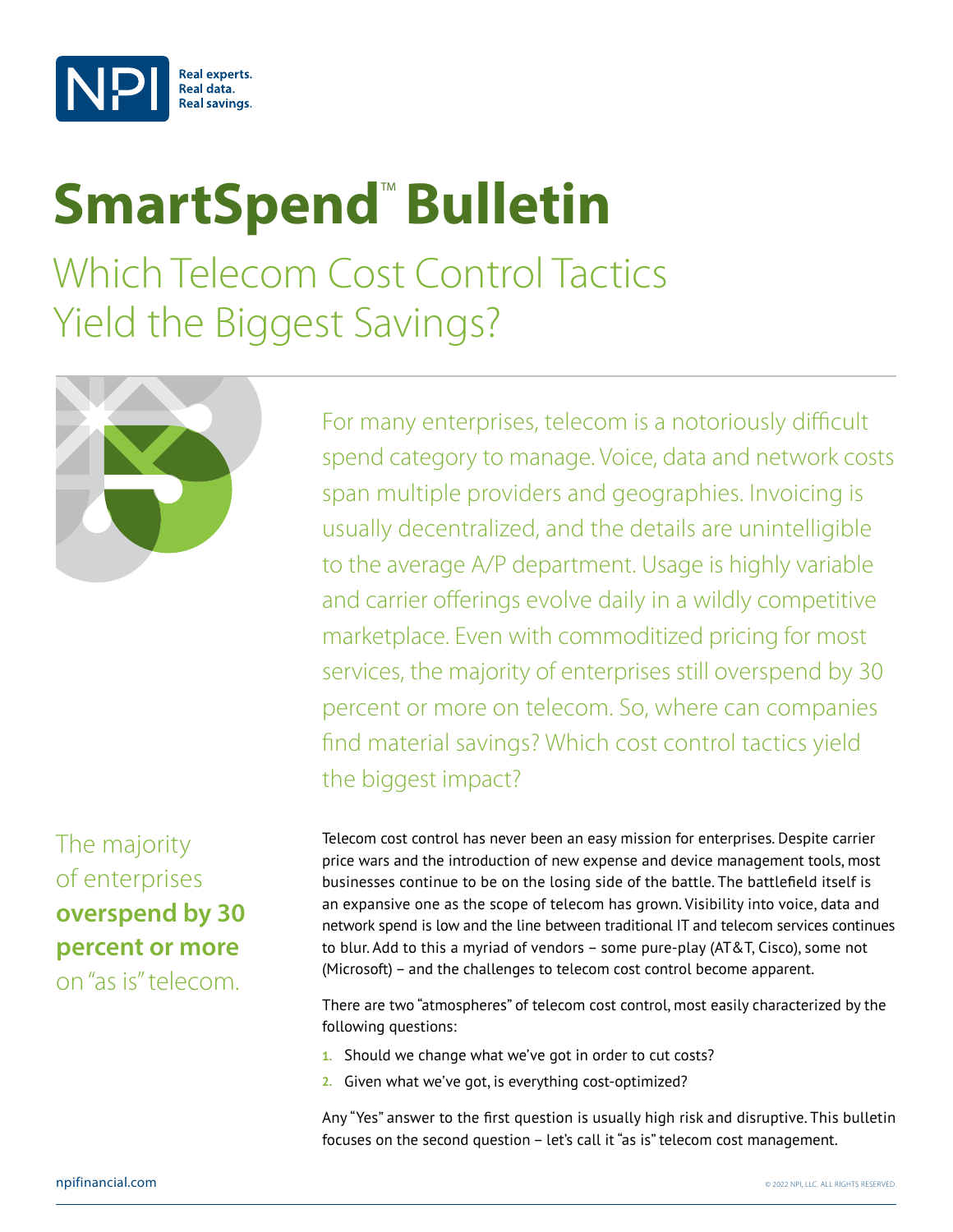To really move the needle on telecom cost reduction, companies should focus first on contract optimization and service/ subscription optimization. **This one-two punch can easily drive savings of 25 to 50 percent**.

In order for enterprises to fully rein in "as is" telecom spend, they must understand the four primary areas where savings can be achieved, and establish a cadence for cycling through these tactics on a regular basis:

- Carrier Contract Optimization: The optimization of pricing/rates, discounts, credits and business terms. If you haven't optimized your carrier agreements in the last 18 months, if you have grown significantly or if you have satisfied your minimal annual revenue commitment (MARC), now is the time to re-optimize your carrier contracts!
- Subscription and Service Optimization: The optimal selection of provider/vendor plans and services based on actual and forecasted usage, and grooming of zero-use lines and services. While some businesses can get away with performing this exercise on a quarterly or semi-annual basis, it's best done monthly for most enterprises.
- Compliance Monitoring: Invoice auditing to identify and remediate billing errors. In addition to adherence to contractual pricing, compliance monitoring should also cover adherence to discounts, penalty waivers, incentives and other cost-related contractual terms. This is an ongoing management activity – meaning telecom costs need to be monitored in real time ("Are our invoices correct?") as well as ad hoc based on customerspecific triggers ("Did we receive new activation credits for last quarter's account growth?).
- Demand Management: The optimization of internal policies related to service usage and device management to deter rogue spending. This should be performed monthly.

# **WHEN IT COMES TO AS-IS TELECOM COST REDUCTION, SOME TACTICS ARE MORE POWERFUL THAN OTHERS**

The average savings yielded by each of the aforementioned tactics vary widely. This is an important point for enterprises that often approach telecom cost reduction initiatives with limited resources. Where can they drive the most savings over the longest period of time for the least amount of effort? Here is how these areas of focus stack up:

| <b>TACTIC</b>                               | <b>AVERAGE SAVINGS</b>                                                                                                                                      | <b>QUESTIONS TO ASK</b>                                                                                                                                                                                                                                                                                                                                                                                       |
|---------------------------------------------|-------------------------------------------------------------------------------------------------------------------------------------------------------------|---------------------------------------------------------------------------------------------------------------------------------------------------------------------------------------------------------------------------------------------------------------------------------------------------------------------------------------------------------------------------------------------------------------|
| Contract<br>Optimization                    | 15 to 30%                                                                                                                                                   | • Are we paying the lowest price/rate? Have we<br>benchmarked pricing/rates to ensure we're getting the<br>best deal?<br>• Are we receiving best-in-class discounts and credits<br>based on current and historical spend volume?<br>• Are contract terms and conditions best in class? Are<br>there penalties or fees that we can negotiate down or<br>out of our agreement (such as early termination fees)? |
| Subscription<br>and Service<br>Optimization | 10 to 25% in the<br>first iteration*<br>*Average savings for first<br>iteration in a while, or first<br>iteration following carrier<br>contract optmization | • What types of services/plans are we using? Are they<br>aligned with current usage and business requirements?<br>In what areas are we paying for more than we're using?<br>Do we have any zero-use lines that need to be groomed?<br>In what areas are we under-serviced or under-subscribed?<br>Are we incurring overage charges or premium pricing?                                                        |

*continued on page 3…*